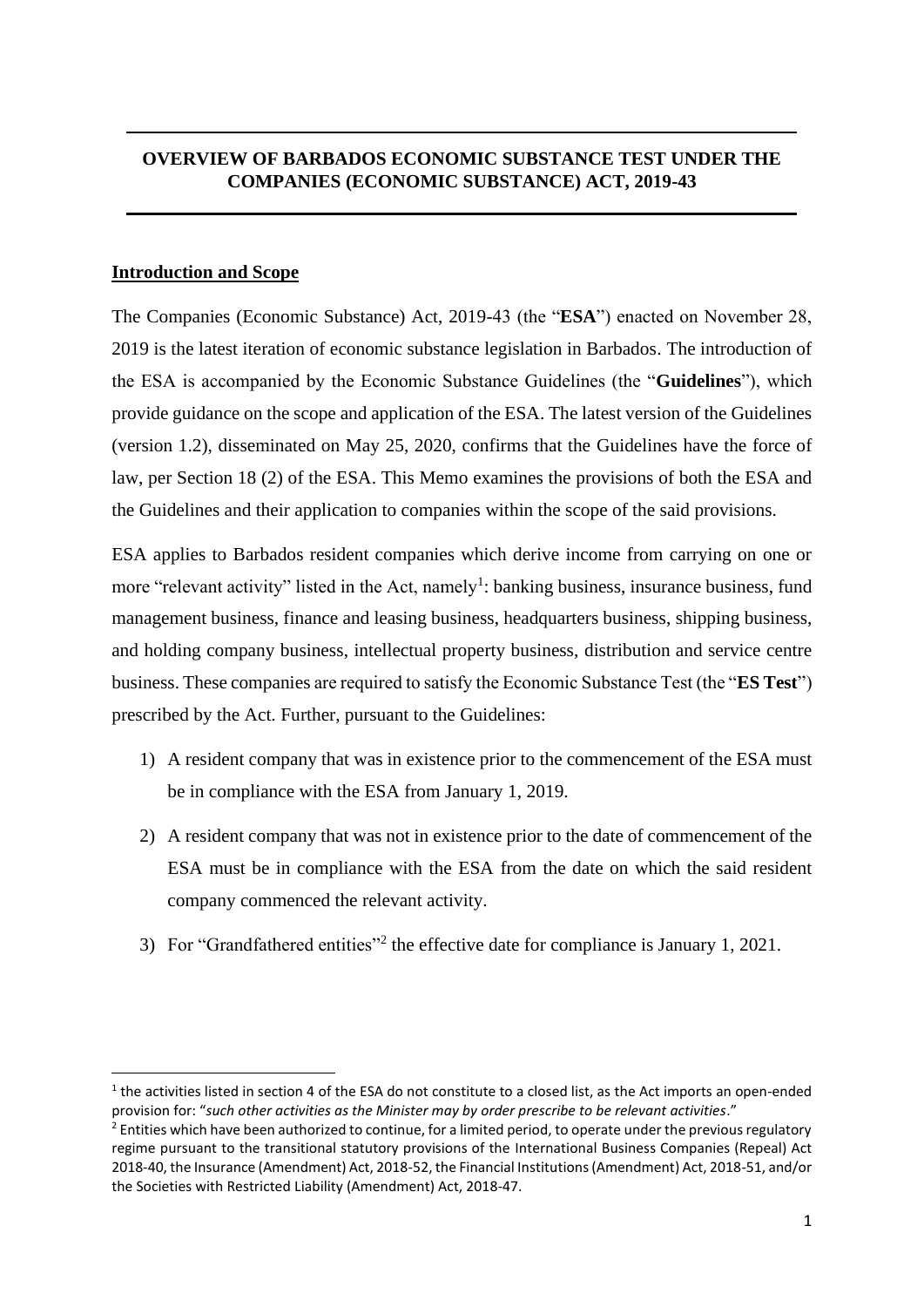While the ESA applies to Barbados resident companies<sup>3</sup>, the Guidelines expressly exclude from the definition of "resident company": unincorporated associations (including general/limited partnerships), trusts; and companies/entities that are tax resident outside of Barbados.

#### **The Test**

*A resident company meets the economic substance test in relation to a relevant activity carried on by the company where it conducts its core income generating activities in Barbados, and the company is directed, managed and controlled in Barbados in relation to that activity*. There are two components to the ES Test; a core income generating activities test (the "**CIGA test**"), and a direction and management test (the "**directed and managed test**"). A resident company that is carrying on more than one relevant activity is required to satisfy the ES Test in relation to each relevant activity.

The CIGA test focuses on activities that are of central importance in terms of generating income and requiring that there is proportionate operational expenditure, physical assets and employees with regards to the level of income earned from the performance of such activities. Resident companies must demonstrate that in relation to a relevant activity, CIGAs are actually performed in Barbados, and, having regard to the level of income derived from the relevant activity carried on: (a) there is an adequate number of qualified full-time employees in relation to that activity in Barbados; (b) there is an adequate number of employees who are physically present in Barbados in relation to that activity; (c) there is adequate operating expenditure incurred in Barbados; (d) there are adequate physical assets in Barbados. Companies may outsource the performance of CIGAs to local service providers, providing that the company is able to monitor and control such performance. Where CIGAs are outsourced, the resources and employees of the service provider can be treated as those of the resident company for the purpose of determining whether the employees and physical assets element of the CIGA test is met.

The directed and managed test is concerned with ensuring that important and strategic company decisions are made within Barbados. The test is satisfied where the directors hold meetings in Barbados, where a quorum is physically present, the directors have the necessary knowledge

<sup>&</sup>lt;sup>3</sup> Per the ESA, "resident company" means: (a) a company, whether incorporated in Barbados or elsewhere, or a society with restricted liability organised in Barbados, or an association formed in Barbados, other than an association of underwriters, which is managed and controlled in Barbados; or (b) a company incorporated outside Barbados, that is registered in Barbados as an external company that is not regarded as a tax resident company in the jurisdiction of incorporation; or (c) a company incorporated in Barbados as an entity but which is not tax resident in any other jurisdiction.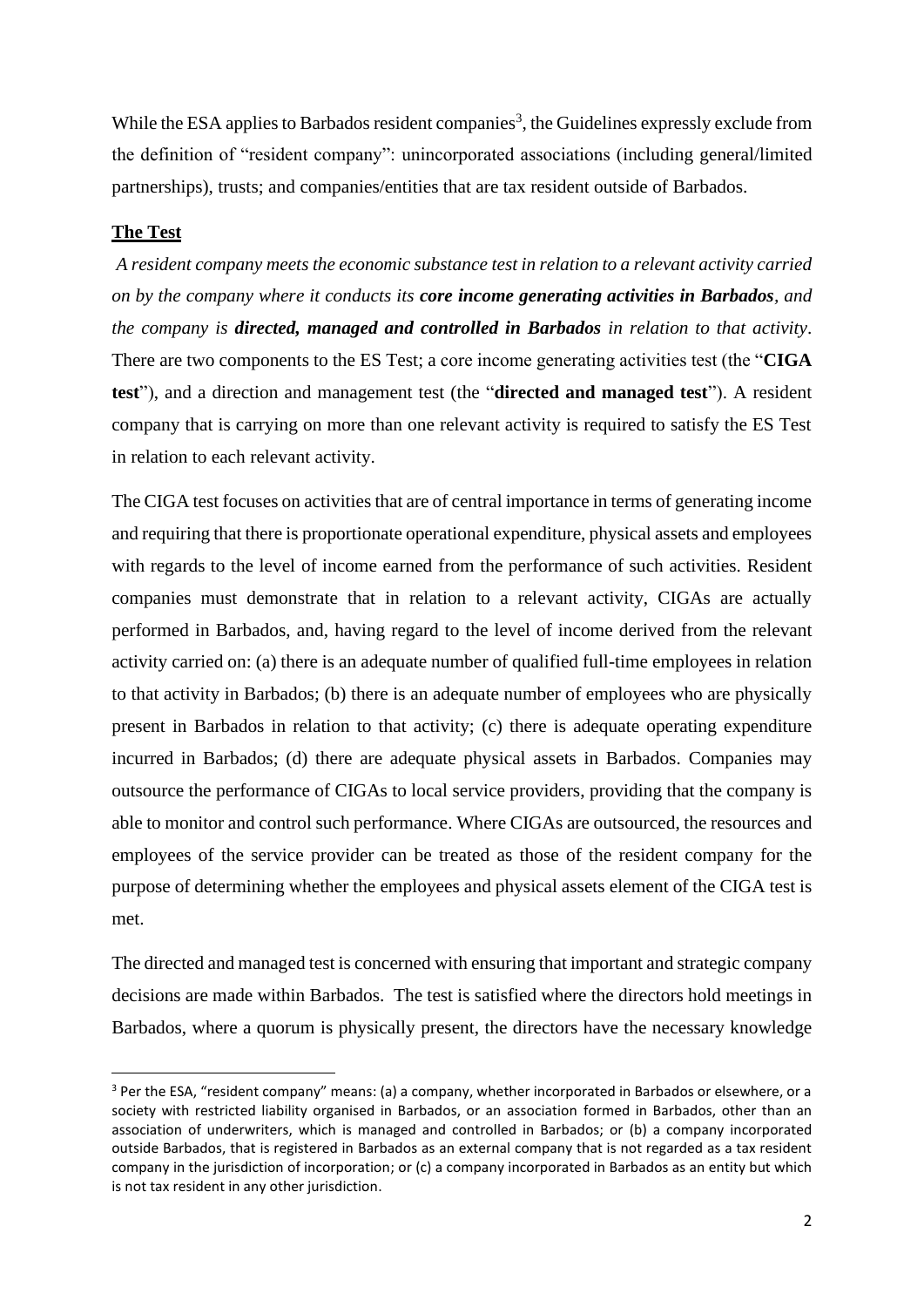and expertise to discharge the duties of the board, the meeting minutes and company records are maintained in Barbados. What constitutes an adequate number of meetings in Barbados will be dependent on the relevant activities of the entity.

The ESA also prescribes a reduced ES Test (the "**Reduced Test**") which applies a less stringent criteria for single purpose equity holding companies and companies that are beneficially owned or controlled by Barbadian residents, that engage in a relevant activity exclusively in Barbados and derive income solely from such relevant activities. Companies subject to the Reduced Test must demonstrate that they have adequate human resources and adequate physical assets in Barbados, and are compliant with all applicable regulatory filing requirements.

### **Compliance Framework**

In order to demonstrate compliance with the ES Test, companies must submit an Economic Substance Declaration (the "**Declaration**") on an annual basis in the prescribed form. A resident company that was in existence prior to the commencement of the ESA must be in compliance with the ESA from January 1, 2019. As such, if it is carrying on any relevant activity, it must file an economic substance declaration no later than 12 months after the end of its fiscal period commencing on or after January 1, 2019. Resident companies that were grandfathered pursuant to the Insurance Act, Cap. 310, Financial Institutions Act, Cap.324A, International Business Companies (Repeal) Act, 2018-40 and/or the Societies with Restricted Liability Act, Cap. 318B, must be in compliance with the ESA with effect from 1 January 2021. Grandfathered resident companies will therefore file an economic substance declaration no later than 12 months after the end of its fiscal period commencing on or after January 1, 2021. The Declaration must state:

- (a) whether or not they are carrying on a relevant activity;
- (b) whether or not they derive income from a relevant activity;
- (c) if the resident company is carrying on a relevant activity, whether or not all of the resident company's income in relation to the relevant activity;
	- i) is subject to tax in a jurisdiction outside of Barbados; or
	- ii) is compliant with economic substance requirements in a jurisdiction outside of Barbados;
- (d) whether it is beneficially owned or controlled by residents of Barbados; and
- (e) the date of the end of its fiscal period.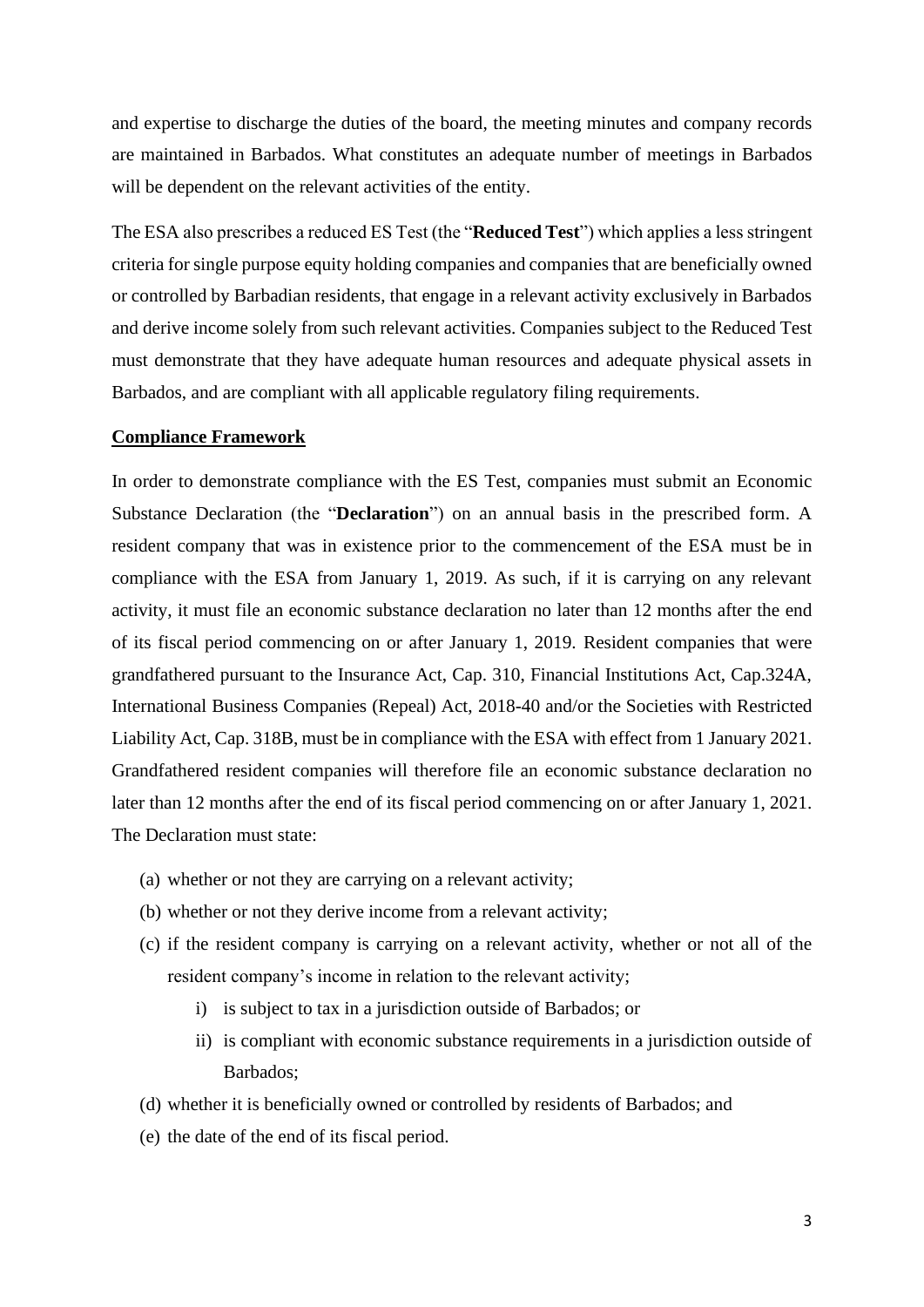The Guidelines further state that a resident company which is required to satisfy the ES Test must provide the business/income types identifying the type of relevant activity; amount and type of income by relevant activity; amount of operating expenditure by relevant activity; details of business address; number of (qualified) full time employees; confirmation of the CIGA conducted for each relevant activity; and confirmation of whether any CIGA have been outsourced and if so relevant details.

The Declaration and any additional documents as may be required by Director of International Business (the "**Director**") must be filed by an officer of the company designated to handle all matters related to substance, a corporate and trust service provider or any other appointed officer. Where a resident company outsources to a service provider in Barbados, precise details of the resources employed by its service providers must be provided.

The Director is responsible for determining whether the ES Test is met and must render a decision no later than four years after the date of filing of the Declaration. The Director applies a "principles-based" approach to the determination. The ESA therefore imports a degree of flexibility into the ES Test, and there is no prescribed minimum/maximum number of full-time employees or other personnel for a particular level of income either generally or for any particular type of relevant activity.

The Guidelines also impose a requirement that companies retain documentary records (including those stored electronically) in relation to a relevant activity and/or that relates to information required by the Director for a period six years. The Director or a person authorized by him has the power to enter the premises of a company to examine/make copies of any business document, for the purpose of investigating any issue of compliance with the ESA.

#### **Consequences of failing to meet the Test and non-compliance with the ESA**

Where the Director determines that a company has failed to meet the ES Test, that company will be issued a notice within 21 days of the date of that determination notifying it of the failure and reasons for such failure. The notice will also indicate the amount of penalty imposed, and the due date of the penalty, being not less than 28 days after the issue of the notice. Additionally, it will indicate what action the Director considers should be taken by the company to meet the ES Test, and the company's right to appeal the imposition/amount of the penalty.

Companies that have been issued a notice must rectify the breach and advise the Director of the rectification within 12 months from the date of notice. Failure to do so will attract a second